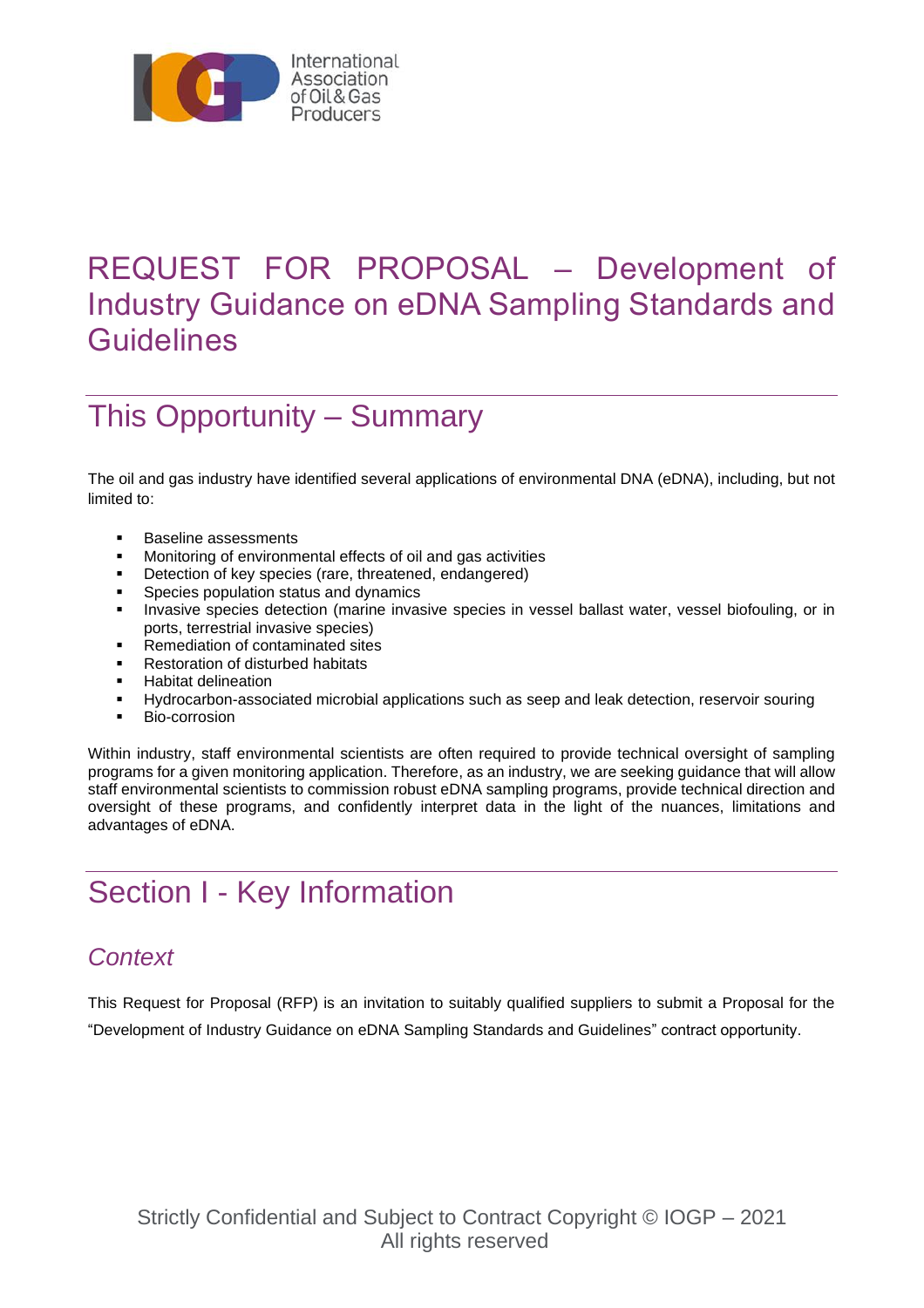

## *Timeline*

| Steps in RFP process:                             | Date:    |
|---------------------------------------------------|----------|
| <b>RFP Issue Date</b>                             | 06 10 21 |
| Letter of Intent                                  | 13.10.21 |
| Selection of Suppliers Invited to send Proposal   | 20.10.21 |
| Deadline for IOGP to answer suppliers' questions: | 30.10.21 |
| Deadline for Proposals:                           | 20.11.21 |
| Anticipated Contract start date:                  | 01.12.21 |
| <b>First Draft</b>                                | 01.04.22 |
| Contract end date                                 | 01.08.22 |

*All dates and times are dates and times in London, UK. Dates are subject to discussion with the Supplier.*

### *Contact*

All enquiries must be directed to our Point of Contact. We will manage all external communications through this Point of Contact.

Our Point of Contact:

Name: Felicite Robertson

Title/role: JIP34 Manager

Email address: fr@iogp.org

### *Developing and Submitting your Proposal*

The RFP sets out the step-by-step process and conditions that apply.

- a. Take time to read and understand the RFP. In particular:
	- − develop a strong understanding of our Requirements detailed in Section 2.
	- − in structuring your Proposal consider how it will be evaluated. Section 3 describes our Evaluation Approach.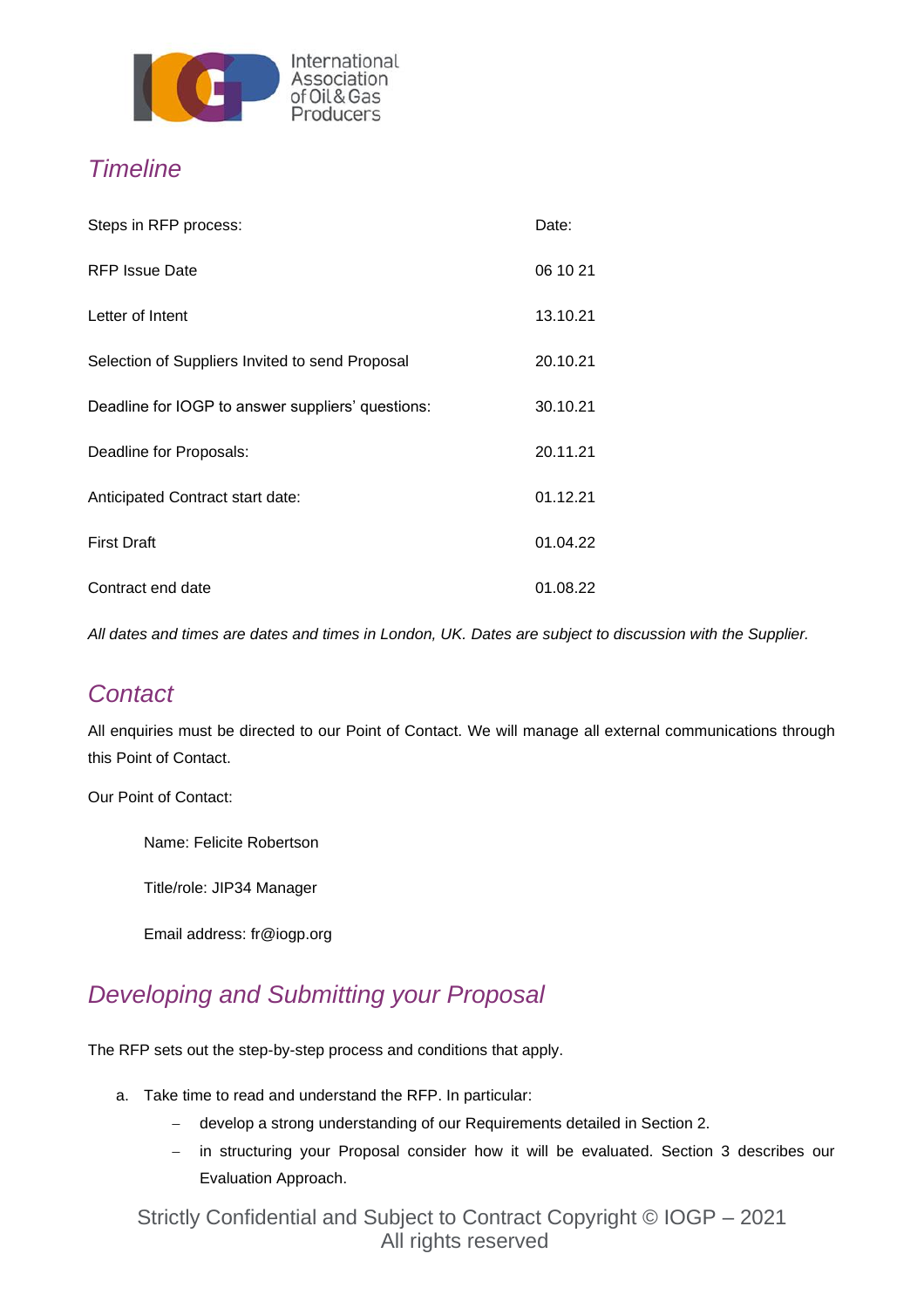

If anything is unclear or you have a question, ask us to explain. Please do so before the Deadline for Questions. Email our Point of Contact.

## *Address for submitting your Proposal*

Proposals must be submitted by email/electronically to the following address:

fr@iogp.org

### *Later changes to the RFP or RFP process*

If, after publishing the RFP, we need to change anything about the RFP, or want to provide suppliers with additional information we will inform all suppliers by email.

# Section II - Our Requirements

The oil and gas industry have identified several applications of environmental DNA (eDNA), including but not limited to:

- $\Box$ Baseline assessments
- $\Box$ Monitoring of environmental effects of oil and gas activities
- $\Box$ Detection of key species (rare, threatened, endangered)
- $\Box$ Species population status and dynamics

 $\Box$ Invasive species detection (marine invasive species in vessel ballast water, vessel biofouling, or in ports, terrestrial invasive species)

- $\Box$ Remediation of contaminated sites
- Restoration of disturbed habitats  $\Box$
- $\Box$ Habitat delineation
- $\Box$ Hydrocarbon-associated microbial applications such as seep and leak detection, reservoir souring
- $\Box$ Bio-corrosion

Within industry, staff environmental scientists are often required to provide technical oversight of sampling programs for a given monitoring application. Therefore, as an industry, we are seeking guidance that will allow staff environmental scientists to commission robust eDNA sampling programs, provide technical direction and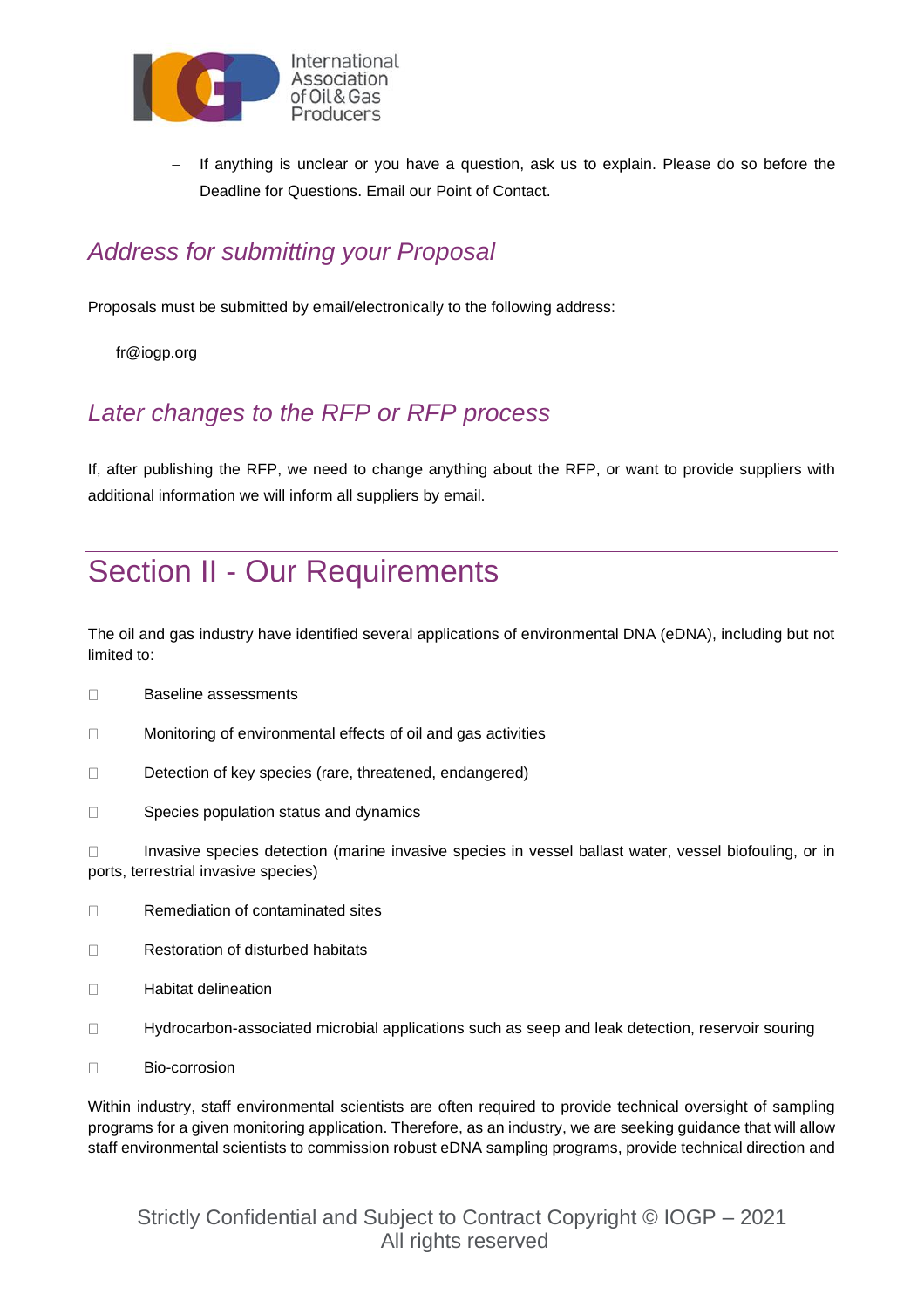

oversight of these programs, and confidently interpret data in the light of the nuances, limitations and advantages of eDNA.

#### **Objectives:**

We are seeking proposals to develop guidance that:

• stipulates minimum sampling design requirements that allow environmental practitioners within industry to deploy eDNA technology or have technical oversight of deployed technology and confidently rely on data it provides

• is relevant to a range of environments, taxa and questions, so that it is broadly applicable across the oil and gas industry

• allows identification of critical knowledge gaps that hinders the ability to design a robust sampling program.

Since eDNA is a rapidly evolving technology, the guidance document is not intended to be complete in content, but is instead intended to be evergreen, with updates on a regular basis to include new information.

#### **Scope:**

It is recognised that eDNA is a rapidly evolving technology and that there are many gaps that remain to be filled before prescriptive procedures for sampling programs can be developed. As such, the guidance should not aim to be definitive and prescriptive, but instead should highlight the minimum factors that need to be considered when designing a sampling program. For example, in a marine environment, factors such as temporal and spatial variation need to be considered, potentially including a knowledge of DNA residence times and DNA transport rates.

Considerations should be supported, where possible, with relevant published literature and examples, in order to present the current state of science that underpins the thinking behind this consideration. The guidance should be written wherever possible, using over-arching considerations across habitats, taxa and study questions. However, where there are specific considerations for each of these factors (e.g. considerations in sampling a marine versus terrestrial environment), they should be discussed separately in the text. If wellvalidated procedures already exist for a particular habitat, set of taxa or study objective (such as sterilisation protocols), these should be included in appendices or links.

Wherever possible, external efforts and resources should be leveraged to develop guidance, tailored to industry objectives (e.g. sampling protocols and standards developed by DNAquanet ).

Where published literature is lacking to support a consideration in sampling design, and therefore, no guidance can be developed, this should be highlighted as a knowledge gap (with separate supporting notes to describe the gap and any high-level recommendations for addressing these gaps) so that future research priorities can be identified that might help to fill gaps.

#### **In scope**

It is anticipated that the guidance will include at a minimum, the following considerations in sampling design:

• Procedures for minimizing contamination of equipment and samples and cross-contamination of samples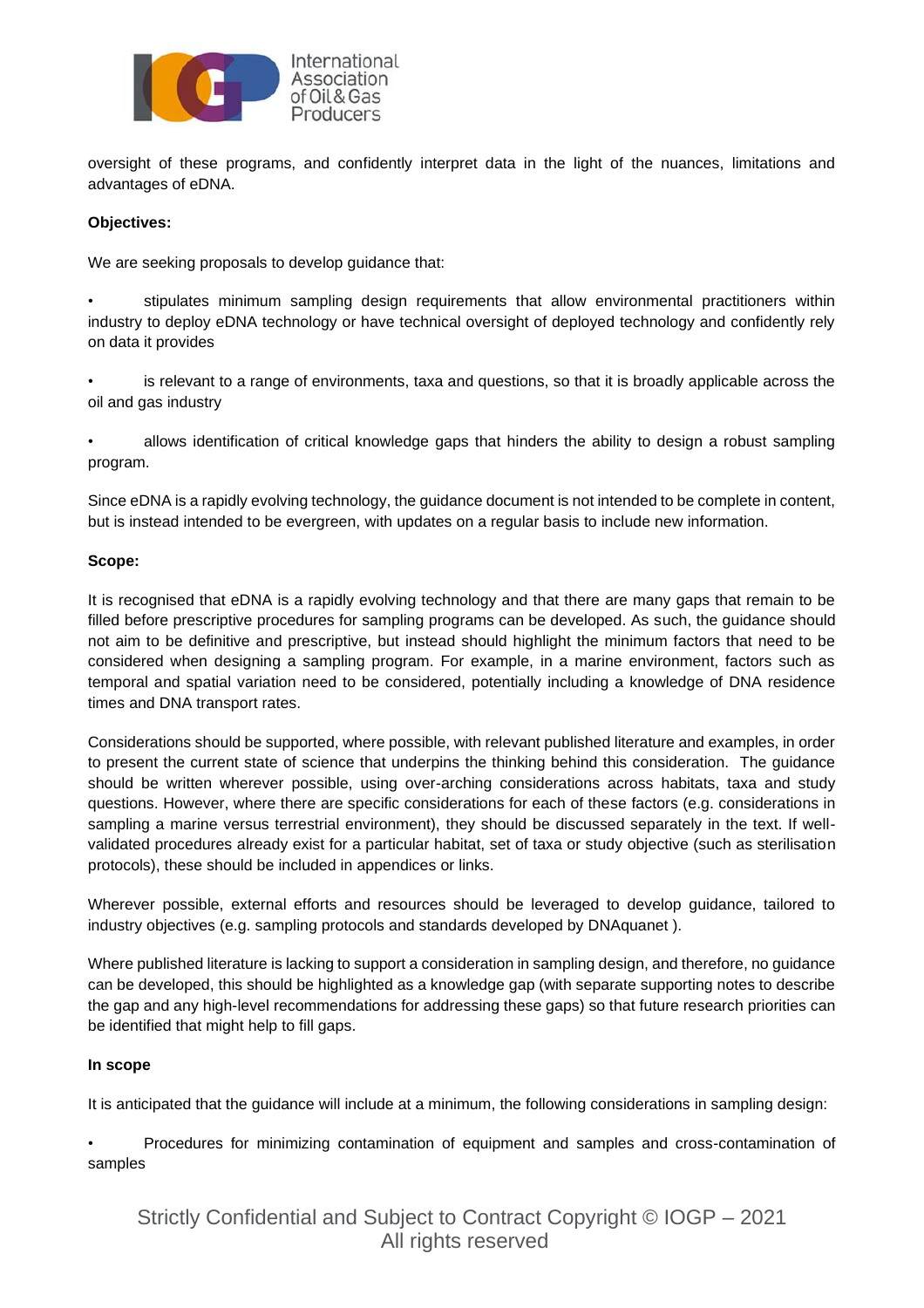

• Defining study objectives and target species or assemblages to be surveyed

• Defining substrates to be sampled relevant to question and taxa of concern (e.g., sediment, water, marine growth, soil, air)

• DNA representation of species targeted (e.g. including consideration of DNA shedding rates, DNA abundance, DNA transport, DNA persistence)

- High level statistical design considerations for sampling
- Level of spatial and temporal sampling required
- Sampling strategy (grid, transects, gradients etc.)
- Minimum level of replication per sampling location or treatment
- Minimum volume of sample to be collected
- Contextual data to be collected in addition to samples (e.g. temperature, pH, salinity, depth)

• How to account for levels of false positives (detecting a species not present) and false negatives (not detecting a species that is present)

• Procedures for storing and shipping samples and how to account for the effects of storage and transport processes on DNA yield and detection

• The ability to quantify species abundance may warrant a mention (including the current state of science on quantitative genomic approaches, limitations and validation requirements), however, this should not currently form a large part of guidance document.

#### **Out of scope**

• Considerations relevant to the application of eDNA technology to compliance and impact monitoring; these topics are of high priority for industry but will be addressed in subsequent guidance.

- Laboratory standards and protocols
- Bioinformatics standards and protocols

The Scope for this theme pertains to field work (as opposed to lab analysis, statistical data interpretation)

#### **Format**

The guidance is intended to be used as an everyday go-to document for industry environmental practitioners. To achieve greatest uptake and use, the guidance should be as readable and streamlined as possible. Ideally, the main guidance document should be limited to approximately 50-100 pages, with more detailed protocols and habitat-specific requirements relegated to an appendix.

We encourage cooperation between suppliers.

### Key Outcomes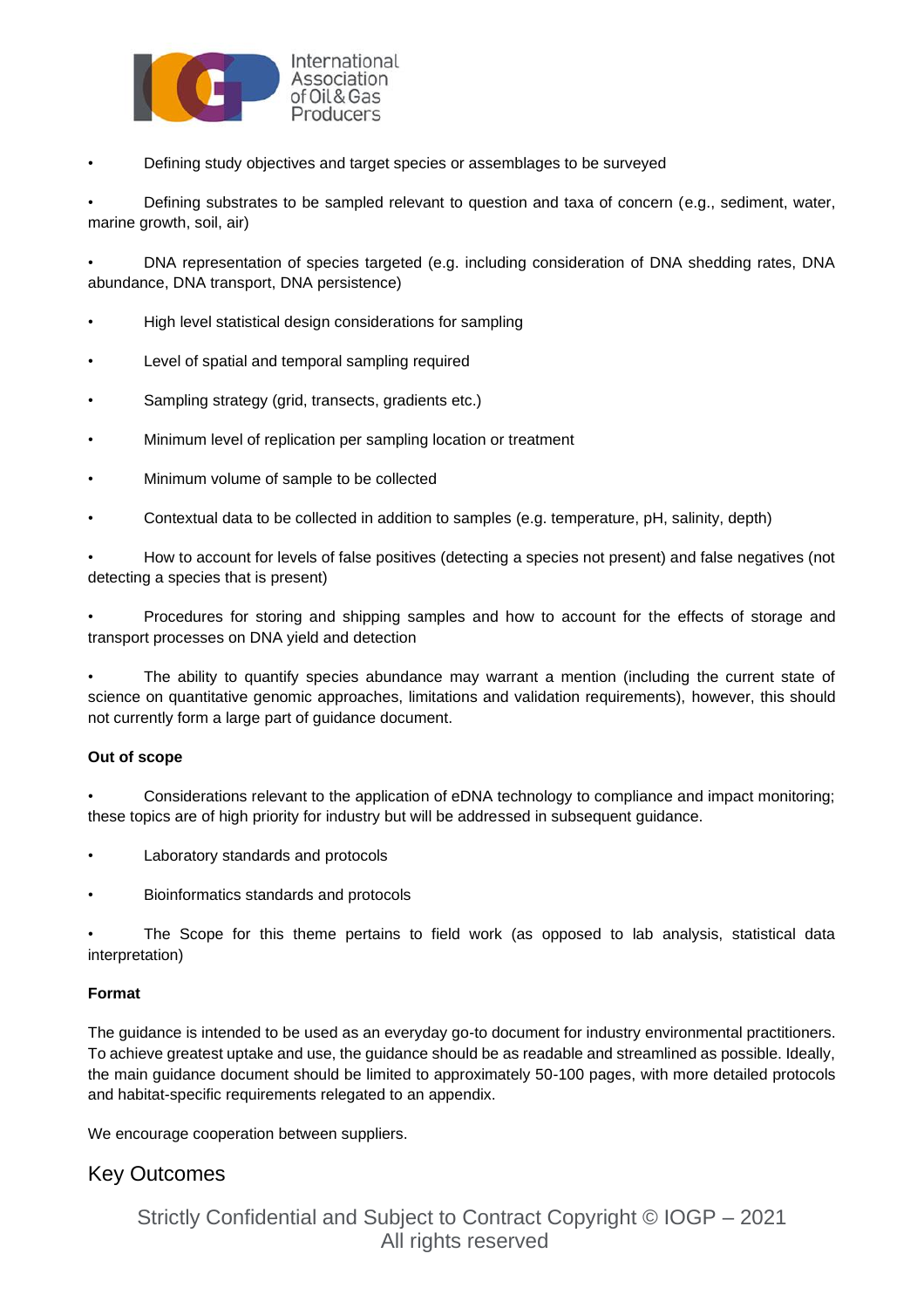

The following are the key outcomes that are to be delivered.

The guidance is intended to be used as an everyday go-to document for industry environmental practitioners. To achieve greatest uptake and use, the guidance should be as readable and streamlined as possible. Ideally, the main guidance document should be limited to approximately 50-100 pages, with more detailed protocols and specific requirements relegated to an appendix.

First draft 20/12/21

Other information

- a. Payment will be 85% on first draft and remaining 15% on delivery of final draft (with all comments from JIP34 members considered and inserted).
- b. New Intellectual Property arising as a result of the Contract will be the property of IOGP.

## Section IV – Pricing Information

Pricing information to be provided by Respondents

Respondents are to provide their price as part of their Proposal. In submitting the price, the Respondent must meet the following:

- c. the pricing schedule is to show a breakdown of all costs, fees, expenses and charges associated with the full delivery of the Requirements.
- d. where the price, or part of the price, is based on fee rates, all rates are to be specified, either hourly or daily or both as required.
- e. in preparing their Proposal, Respondents are to consider all risks, contingencies and other circumstances relating to the delivery of the Requirements and include adequate provision in the Proposal and pricing information to manage such risks and contingencies.
- f. prices should be tendered in UK£. Unless otherwise agreed, the Buyer will arrange contractual payments in UK£.

## Section V: RFP Process

Note to suppliers and Respondents

• In managing this procurement, the Buyer will endeavour to act fairly and reasonably in all of its dealings with interested suppliers and Respondents, and to follow due process which is open and transparent.

Each Respondent will: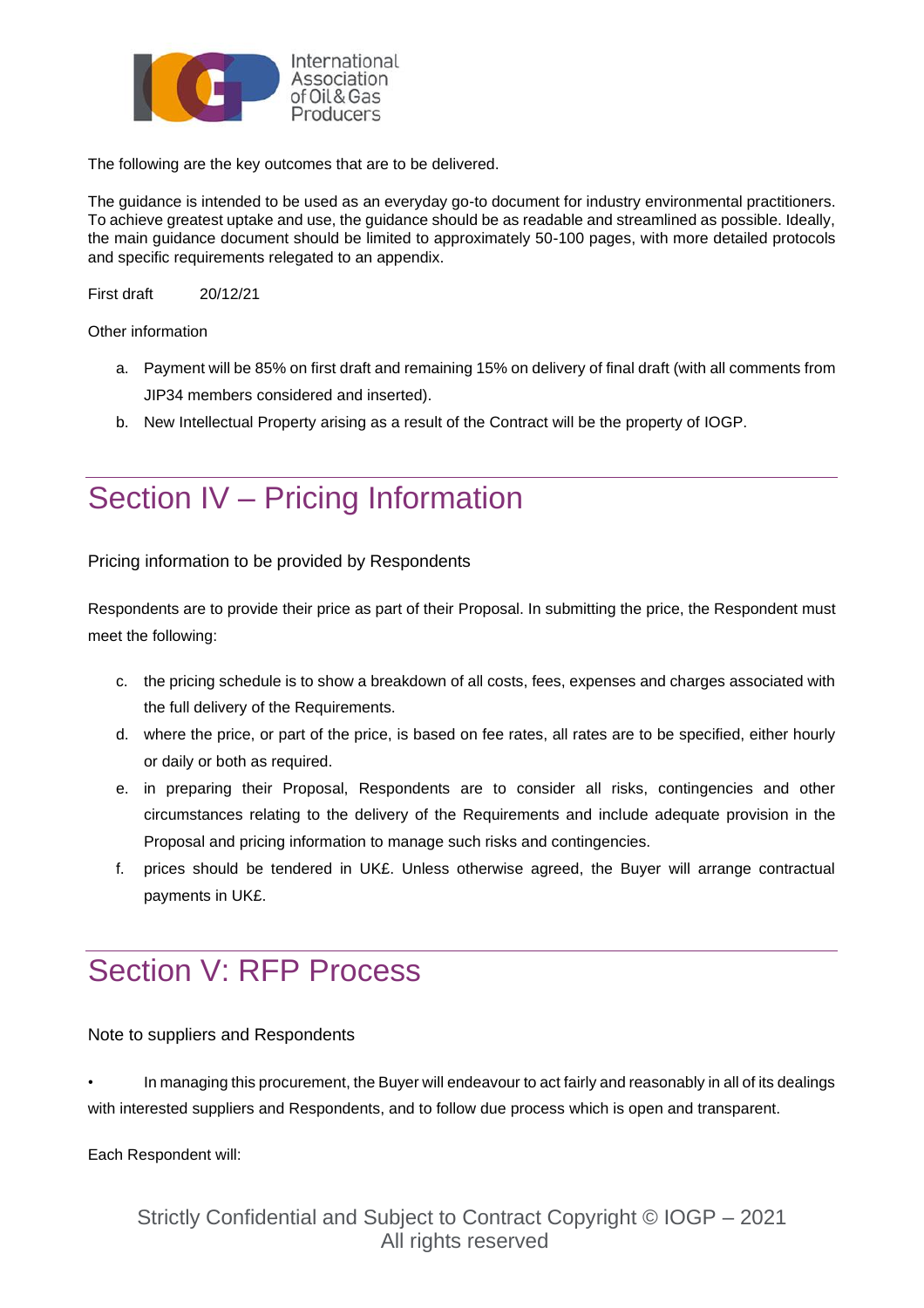

- a. examine the RFP and any documents referenced in the RFP and any other information provided by the Buyer
- b. consider all risks, contingencies and other circumstances relating to the delivery of the Requirements and include adequate provision in its Proposal to manage such risks and contingencies
- c. document in its Proposal all assumptions and qualifications made about the delivery of the Requirements, including any assumption that the Buyer or a third party will deliver any aspect of the Requirements or incur any cost related to the delivery of the Requirements
- d. ensure that pricing information is quoted in UK£
- e. satisfy itself as to the correctness and sufficiency of its Proposal, including the proposed pricing and the sustainability of the pricing.

#### Respondents' Deadline for Questions

- a. Each Respondent should satisfy itself as to the interpretation of the RFP. If there is any perceived ambiguity or uncertainty in the RFP document/s Respondents should seek clarification before the Deadline for Questions.
- b. All requests for clarification must be made by email to the Buyer's Point of Contact. The Buyer will endeavour to respond to requests in a timely manner.
- c. If the Buyer considers a request to be of sufficient importance to all Respondents, it may provide details of the question and answer to other Respondents. In doing so the Buyer may summarise the Respondent's question and will not disclose the Respondent's identity.
- d. In submitting a request for clarification, a Respondent is to indicate, in its request, any information that is commercially sensitive. The Buyer will not publish such commercially sensitive information.

#### Submitting a Proposal

- a. Each Respondent is responsible for ensuring that its Proposal is received by the Buyer at the correct address on or before the Deadline for Proposals. The Buyer will acknowledge receipt of each Proposal.
- b. The Buyer intends to rely on the Respondent's Proposal and all information provided by the Respondent (e.g. correspondence and negotiations). In submitting a Proposal and communicating with the Buyer each Respondent should check that all information it provides to the Buyer is:
- c. true, accurate and complete, and not misleading in any material respect
- d. does not contain Intellectual Property that will breach a third party's rights.

#### Confidential Information

a. The Buyer and Respondent will each take reasonable steps to protect Confidential Information and, without limiting any confidentiality undertaking agreed between them, will not disclose Confidential Information to a third party without the other's prior written consent.